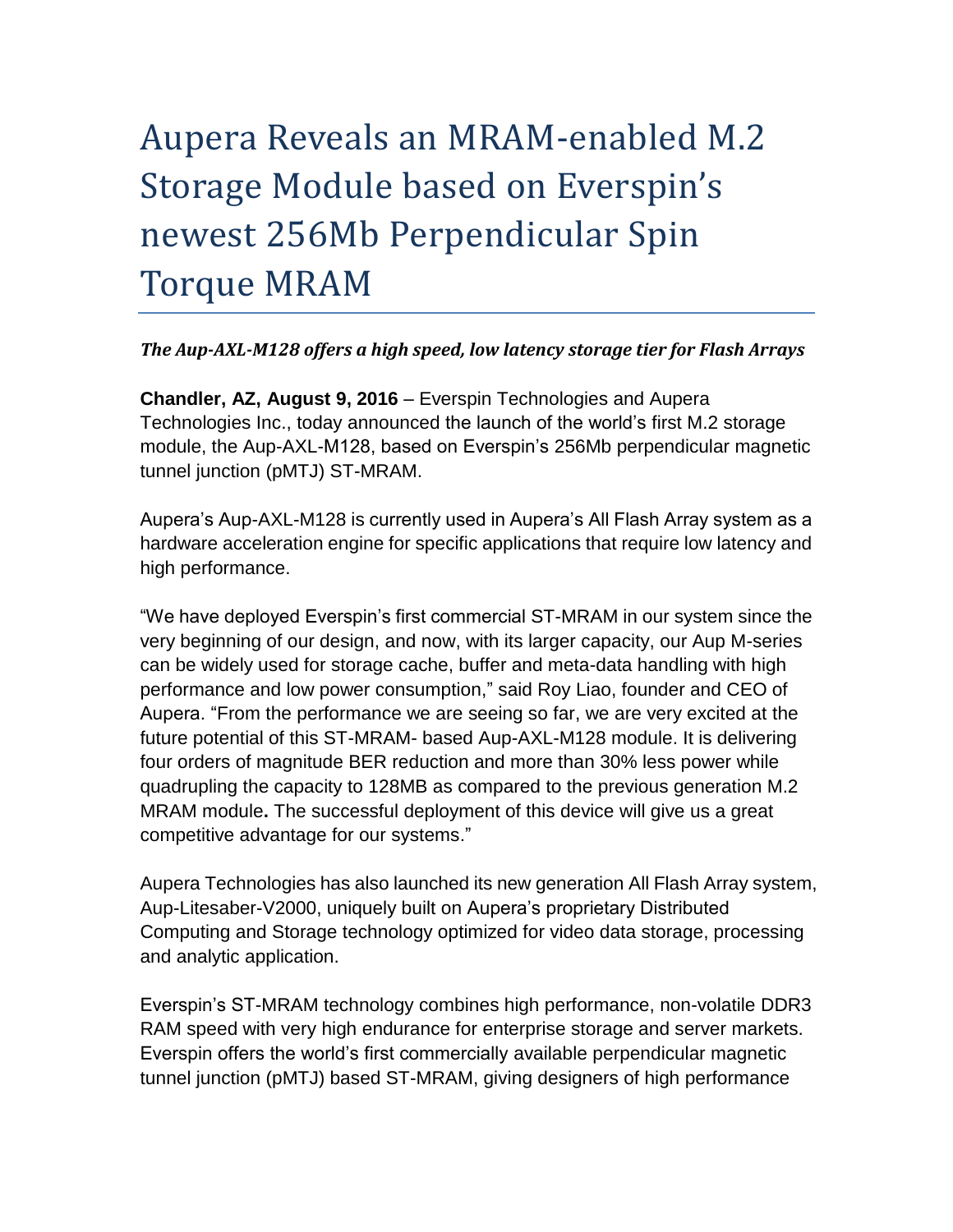storage systems the ability to achieve ultra-low latency, increase reliability with high cycling endurance, and protect data in the event of power loss.

"The combination of Everspin's latest 256Mb DDR3 perpendicular ST-MRAM and Aupera's innovative, scalable M.2 MRAM module solves the problem of write latency and endurance associated with NAND Flash systems," said Phill LoPresti, president and CEO of Everspin. "We are pleased that Aupera has continuously used our MRAM technology as the solution to bring much better performance to their systems."

# **About Aupera Technologies**

Aupera Technologies Inc. is a technology innovator which builds intelligent storage systems based on All Flash Array with a focus on optimizing video data storage, processing and analytic applications. With its proprietary distributed computing and storage architecture, coupling with its acceleration engine, the Aupera storage system achieves flexible configuration and customer desired performance for dedicated applications. For more information visit, www.auperatech.com.

# **About Everspin Technologies**

Everspin Technologies is the leading provider of MRAM solutions. Everspin's MRAM solutions offer the persistence of non-volatile memory with the speed and endurance of random access memory (RAM), and enable the protection of mission critical data particularly in the event of power interruption or failure. Everspin's MRAM solutions allow its customers in the industrial, automotive and transportation, and enterprise storage markets to design high performance, power efficient and reliable systems without the need for bulky batteries or capacitors. Everspin is the only provider of commercially available MRAM solutions and over the past eight years has shipped over 60 million MRAM units. For more information, visit [www.everspin.com.](http://www.everspin.com/)

# **Cautionary Statement Regarding Forward-Looking Statements**

The statements in this press release regarding the expected benefits and customer usage of Everspin's ST-MRAM solutions are forward-looking statements that are subject to risks and uncertainties. Risks that could cause these forward-looking statements not to come true include, but are not limited to: the risk that unexpected technical difficulties may develop in the final stages of development or production of these products; and that customers may not perceive the benefits of Everspin's ST-MRAM solutions to be as Everspin perceives them to be.

# **Everspin Contact:**